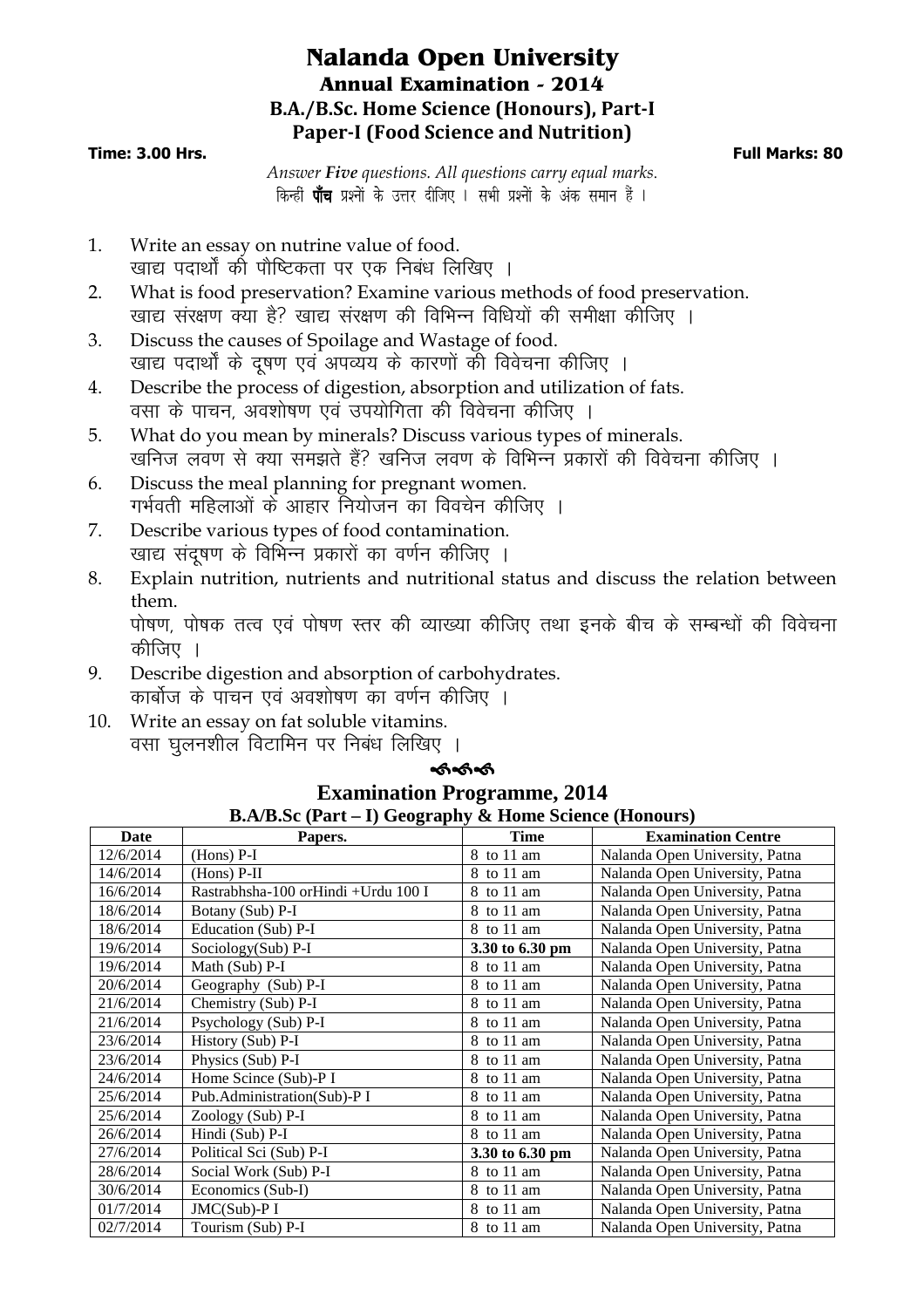## **Nalanda Open University Annual Examination - 2014 B.A./B.Sc. Home Science (Honours), Part-I Paper-II (Human Development)**

## **Time: 3.00 Hrs. Full Marks: 80**

*Answer Five questions. All questions carry equal marks*. किन्हीं **पाँच** प्रश्नों के उत्तर दीजिए । सभी प्रश्नों के अंक समान हैं ।

- 1. Why and what special care should be provide expectant mother ? आशंन्वित माता को क्यों एवं क्या देख भाल दिया जाना चाहिए ।
- 2. Why mother's milk is best for newborn child ? Discuss. नवजात शिशुओं के लिए माँ का दूध सर्वोत्तम क्यों होता है ? विवेचना कीजिए ।
- 3. Describe the importance of physical development of infant. नवजात शिशू के शारीरिक विकास का वर्णन कीजिए ।
- 4. What do you understand by emotion ? Describe the characteristics of emotions. सवेग से आप क्या समझते हैं ? संवेगों की विशेषताओं का वर्णन कीजिए ।
- 5. Write about the physical and social development of children during 0-1 year. 0–1 वर्ष के बच्चों के शरिरिक तथा सामाजिक विकास का वर्णन कीजिए ।
- 6. Write an essay on needs of Children. बच्चों की आवश्यकताओं पर एक लेख लिखिए ।
- 7. Explain the importance of language development and discuss the factors affecting language development of infant. भाषाँ विकास के महत्व को स्पष्ट कीजिए तथा नवजात शिशु के भाषा विकास को प्रभावित करने वाले कारकों का वर्णन कीजिए ।
- 8. Discuss the importance of play in child development. बाल विकास में खेल के महत्व की विवेचना कीजिए ।
- 9. What do you mean by exceptional children ? Describe the need of exceptional children. असाधारण बालकों से आपका क्या तात्पर्य है ? असाधारण बालकों की आवश्यकताओं का विवेचन कीजिए ।
- 10. Write short notes on any *Two* of the following :& निम्नलिखित में से किन्हीं दो टिप्पणी लिखिए :-
	- (i) Food Nutritents (पोषक आहार)
	- (ii) Immunization (रोग प्रतिरक्षण)
	- (iii) Minor ailments of new born child (नवजात) शिशु काल का आसाधारण बीमारियाँ)

ৰ্জৰ্জৰ্জ

| बी0ए0/बी0एस.सी0 गह विज्ञान (ऑनर्स), पार्ट-1 के पत्र-1 प्रायोगिक परीक्षा 2014 का कार्यक्रम   |                                                                   |                                                   |                      |  |  |  |  |
|---------------------------------------------------------------------------------------------|-------------------------------------------------------------------|---------------------------------------------------|----------------------|--|--|--|--|
| नालन्दा खुला विश्वविद्यालय के गृह विज्ञान (ऑनर्स), खण्ड-प्रथम के विद्यार्थियों के प्रायोगिक |                                                                   |                                                   |                      |  |  |  |  |
|                                                                                             | काउन्सेलिंग वर्ग तथा प्रयोगिक परीक्षा का कार्यक्रम निम्नवत् है :- |                                                   |                      |  |  |  |  |
| काउन्सेलिंग वर्ग की तिथि                                                                    | समय (ग्रुप 'अ')                                                   | समय (ग्रुप 'ब')                                   | स्थान                |  |  |  |  |
| 03.07.2014 (वृहस्पतिवार) से                                                                 |                                                                   | 2.00 बजे से 4.00 बजे तक   4.00 बजे से 6.00 बजे तक | 12 तल्ला,            |  |  |  |  |
| 04.07.2014 (शुक्रवार) तक                                                                    |                                                                   |                                                   | विस्कोमान टॉवर, पटना |  |  |  |  |
| प्रायोगिक परीक्षा की तिथि                                                                   | समय                                                               |                                                   | स्थान                |  |  |  |  |
| $05.07.2014$ (शनिवार)                                                                       | 2.00 बजे से 4.00 बजे तक                                           |                                                   | 12 तल्ला,            |  |  |  |  |
|                                                                                             |                                                                   |                                                   | विस्कोमान टॉवर, पटना |  |  |  |  |
| 'अ'<br>ग्रुप                                                                                | (क्रमाक                                                           | 'ब'<br>(क्रमांक<br>ग्रुप                          |                      |  |  |  |  |

| ग्रुप 'अ' (क्रमाक)        | ग्रुप<br>'ब' (क्रमाक)                                                                              |
|---------------------------|----------------------------------------------------------------------------------------------------|
| 130390001 से 130390035 तक | 130390036 से 130390070 तक एवं सभी पुराने बैच<br>तथा बी0एस.सी गृह विज्ञान (ऑनर्स) के सभी विद्यार्थी |
|                           |                                                                                                    |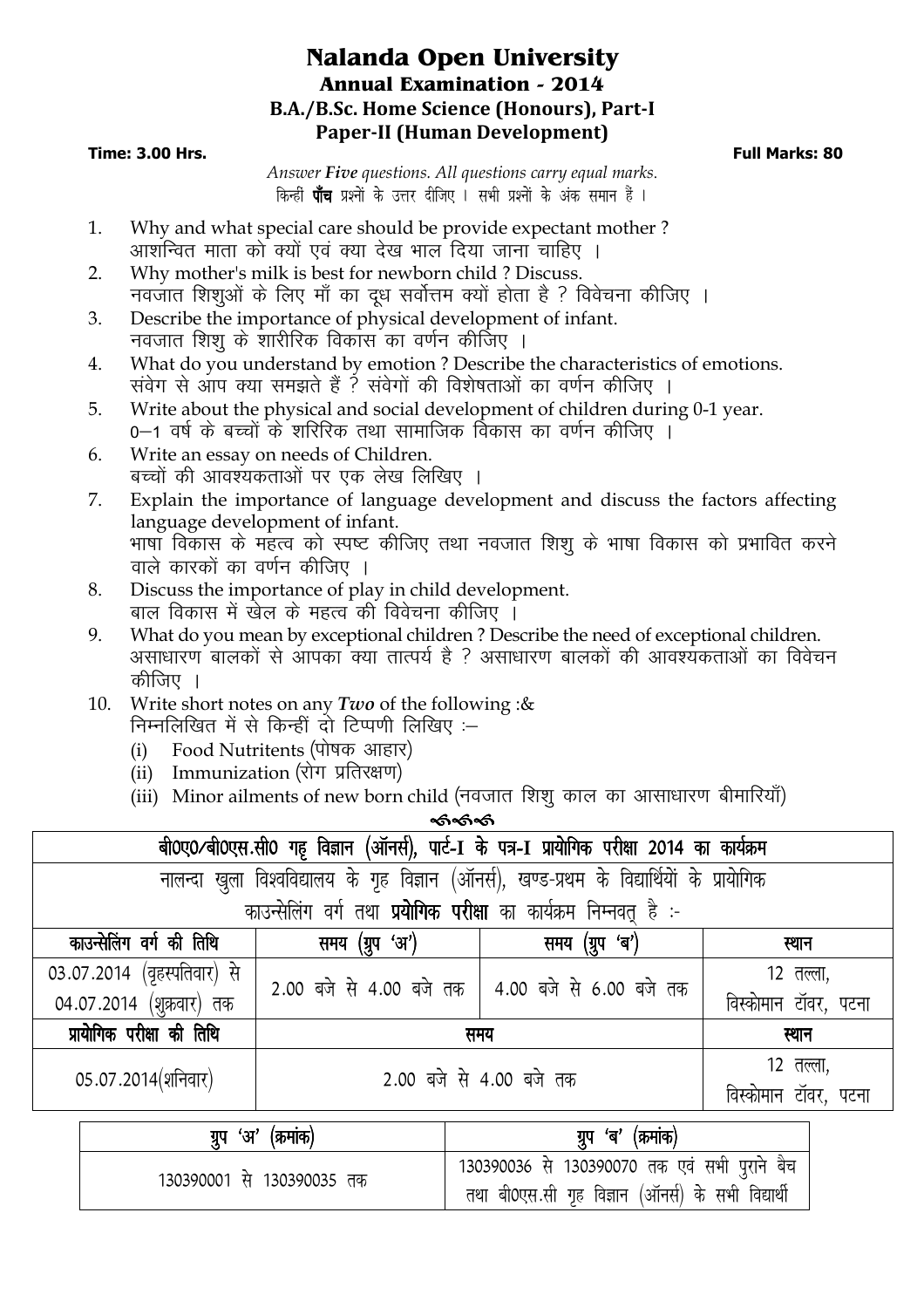## **Nalanda Open University Annual Examination - 2014 B.A./B.Sc. Home Science (Subsidiary), Part-I Paper-I (Food Science and Nutrition)**

#### **Time: 3.00 Hrs. Full Marks: 80**

*Answer Five questions. All questions carry equal marks*. किन्हीं **पाँच** प्रश्नों के उत्तर दीजिए । सभी प्रश्नों के अंक समान हैं ।

- 1. Discuss the components of Food. भोजन के घटकों की विवेचना कीजिए ।
- 2. Define Food Preservation and discuss methods of food preservation. खाद्य संरक्षण को परिभाषित कीजिए एवं खाद्य संरक्षण की विधियों की विवेचना कीजिए ।
- 3. Discuss the availability, function and utility of Carbohydrates. कोर्बोज की उपलब्धता, कार्य एवं उपयोग की विवेचना कीजिए ।
- 4. Write a descriptive note on nutrients deficiency control programs. पोषणहीनता नियंत्रण कार्यक्रम पर एक विवरणात्मक टिप्पणी लिखिए ।
- 5. Discuss the concept of meal planning and examine its influencing factors. आहार नियोजन की अवधारणा की विवेचना कीजिए एवं इसे प्रभावित करने वाले कारकों का परीक्षण कीजिए ।
- 6. Explain the classifications of Vitamins and discuss sources of fat soluble vitamins. विटामिन के वर्गीकरण को स्पष्ट कीजिए तथा वसा घुलनशील विटामिन के स्त्रोतों की विवेचना कीजिए ।
- 7. What do you mean by storage of food materials? Discuss methods of storage of perishable food and non-perishable foods. <sub>-</sub><br>खाद्य पदार्थों के संग्रहण से आप क्या समझते हैं? शीघ्र नष्ट होने वाले भोज्य पदार्थ एवं शीघ्र नष्ट न होने वाले भोज्य पदार्थ के संग्रहण की विधियों की विवेचना कीजिए ।
- 8. Discuss the concept of health and explain the relation between health and nutrition. स्वास्थ्य की अवधारणा की विवेचना कीजिए तथा स्वास्थ्य एवं पोषण के बीच के संबंधों को स्पष्ट कीजिए ।
- 9. What is balanced diet? Discuss its influencing factors. संतुलित आहार क्या है? इसे प्रभावित करने वाले कारकों की विवेचना कीजिए ।
- 10. Write an essay on Water Soluble Vitamins. जल घलनशील विटामिन पर निबन्ध लिखिए ।

|  |                               | ଈଈ |                                             |  |
|--|-------------------------------|----|---------------------------------------------|--|
|  | : महत्त्वपूर्ण सूचना <u>:</u> |    |                                             |  |
|  |                               |    | सिर्फ भूगोल (ऑनर्स) के विद्यार्थियों के लिए |  |

| (ऑनर्स), पार्ट-I के पत्र-I के लिए प्रायोगिक कक्षा एवं परीक्षा कार्यक्रम<br>स्नातक भूगोल |                          |                                     |  |  |  |  |  |  |
|-----------------------------------------------------------------------------------------|--------------------------|-------------------------------------|--|--|--|--|--|--|
| तिथि                                                                                    | परामर्श कक्षा का समय     | स्थान                               |  |  |  |  |  |  |
| 03.07.2014                                                                              |                          |                                     |  |  |  |  |  |  |
| एव                                                                                      | 3.00 बजे से 5.00 बजे तक  | ए0एन0 कॉलेज, पटना, भूगोल विभाग      |  |  |  |  |  |  |
| 04.07.2014                                                                              |                          |                                     |  |  |  |  |  |  |
| तिथि                                                                                    | प्रायोगिक परीक्षा का समय | स्थान                               |  |  |  |  |  |  |
| 05.07.2014                                                                              | 3.00 बजे से 5.00 बजे तक  | ए0एन0 कॉलेज, पटना, '<br>भूगोल विभाग |  |  |  |  |  |  |
|                                                                                         |                          |                                     |  |  |  |  |  |  |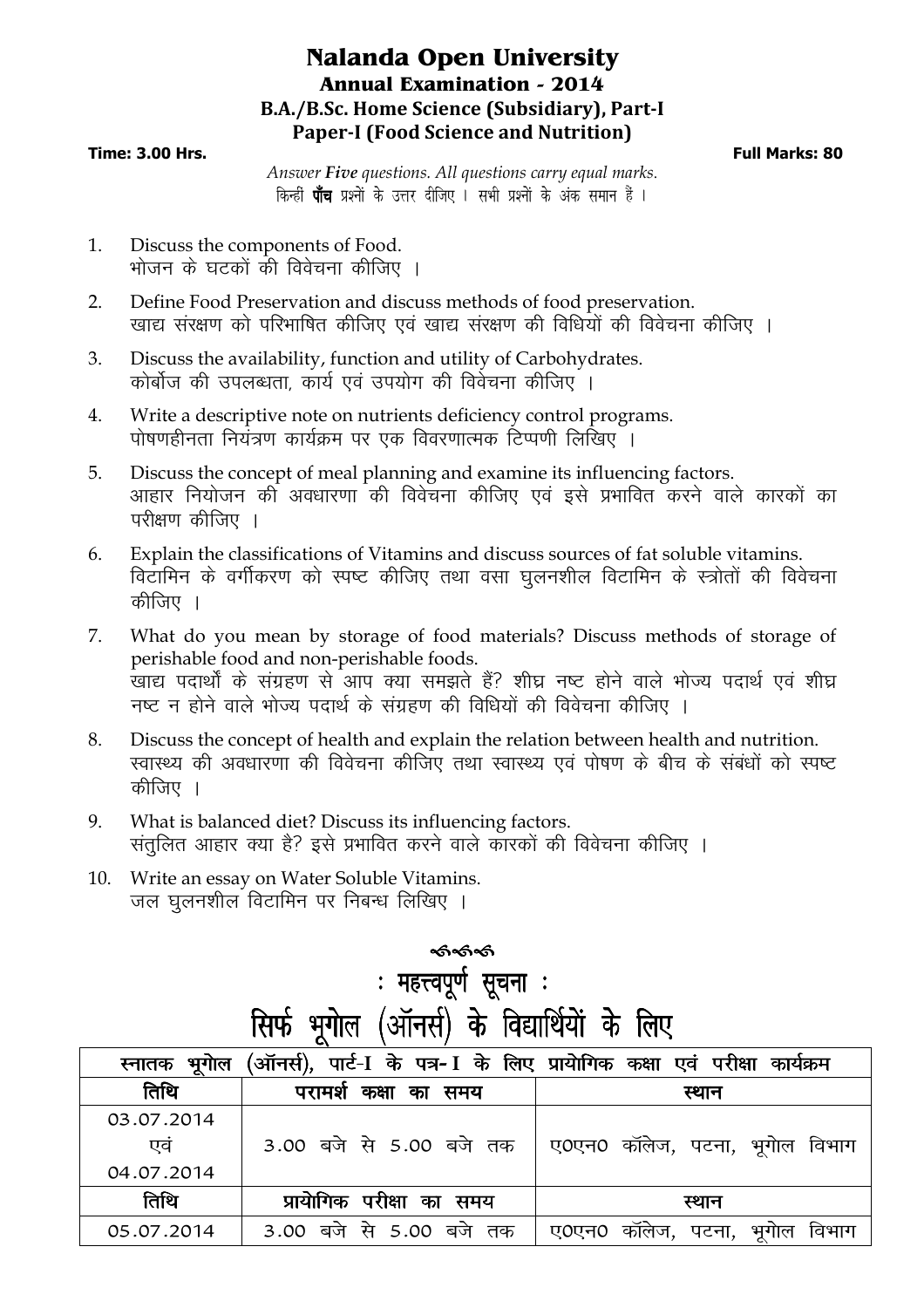## **Nalanda Open University Annual Examination - 2014 B.A./B.Sc. Home Science (Honours), Part-II Paper-III**

#### **Time: 3.00 Hrs. Full Marks: 80**

*Answer Five questions. All questions carry equal marks*. किन्हीं **पाँच** प्रश्नों के उत्तर दीजिए । सभी प्रश्नों के अंक समान हैं ।

- 1. Discuss the classification of Therapeutic Diet. उपचारात्मक पोषण आहार के वर्गीकरण की विवेचना कीजिए ।
- 2. Write an essay on term approach to health care. रवास्थ्य देखभाल के सामहिक उपागम पर एक निबंध लिखिए ।
- 3. Define normal, semi liquid, full fluid and bland diet and discuss their specific features. सामान्य, आंशिक तरल, पूर्ण तरल एवं शोम्य आहार को परिभाषित कीजिए तथा इसकी विशिष्ट विशेषताओं की विवेचना कौजिए ।
- 4. Discuss the symptoms, prevention and treatment of overweight. <u>मोटापा के लक्षण, रोकथाम तथा उपचार की विवेचना कीजिए ।</u>
- 5. Explain etiological factors and symptoms of ulcerative Colities. आँत के अल्सर के कारण एवं लक्षणों को स्पष्ट कीजिए ।
- 6. What is Dyspepsia? Explain its causes, symptoms, types and dietary management. अपच क्या है? इसके कारण, लक्षण, प्रकार तथा आहार व्यवस्था को स्पष्ट कीजिए ।
- 7. Discuss causes, symptoms and treatment of Hemorrhoids. बावासीर के कारणों. लक्षणों एवं उपचार की विवेचना कीजिए ।
- 8. Describe the causes of cancer and also discuss cancer of different body organs. कैंसर के कारणों का वर्णन कीजिए तथा विभिन्न अंगों में होने वाले कैंसर की विवेचना कीजिए ।
- 9. What is Jaundice? Describe the dietary management and nutritional requirement for a patient of Jaundice. ihfy;k D;k gS\ ihfy;k d s jksxh d s fy, vkgkj O;oLFkk ,o a iks"kdh; vko';drk dk o.kZu कीजिए ।
- 10. Why diabetes happens? Describe the causes and symptoms of diabetes. मधुमेंह क्यों होता हैं? मधुमेह के कारणों एवं लक्षणों का वर्णन कीजिए ।

| ക്ക്ക്                                                |
|-------------------------------------------------------|
| <b>EXAMINATION PROGRAMME, 2014</b>                    |
| of Ant & Coiongo (Dont II) Coognaphy & Home Coiongo ( |

| <b>Bachelor of Art &amp; Science (Part-II) Geography &amp; Home Science (Honours</b> |                                |                     |                                   |  |  |  |  |
|--------------------------------------------------------------------------------------|--------------------------------|---------------------|-----------------------------------|--|--|--|--|
| <b>Date</b>                                                                          | Paper                          | <b>Time</b>         | <b>Name of Examination Centre</b> |  |  |  |  |
| 21/5/2014                                                                            | <b>HONOURS PAPER - III</b>     | 3.30 to 6.30 pm     | Nalanda Open University, Patna    |  |  |  |  |
| 23/5/2014                                                                            | <b>HONOURS PAPER - IV</b>      | 3.30 to 6.30 pm     | Nalanda Open University, Patna    |  |  |  |  |
| 26/5/2014                                                                            | (SUB.) (Education-II))         | 8.00 to 11.00 am    | Nalanda Open University, Patna    |  |  |  |  |
| 27/5/2014                                                                            | (SUB.) (Economics - II)        | 8.00 to 11.00 am    | Nalanda Open University, Patna    |  |  |  |  |
| 27/5/2014                                                                            | (SUB.) (Mathematics - II)      | 8.00 to 11.00 am    | Nalanda Open University, Patna    |  |  |  |  |
| 28/5/2014                                                                            | (SUB.) (Home Science-II)       | 12.00 to 3.00 pm    | Nalanda Open University, Patna    |  |  |  |  |
| 29/5/2014                                                                            | (SUB.) (Chemistry - II)        | 8.00 to 11.00 am    | Nalanda Open University, Patna    |  |  |  |  |
| 29/5/2014                                                                            | $(SUB.)$ (Hindi - II) $(SUB.)$ | 8.00 to 11.00 am    | Nalanda Open University, Patna    |  |  |  |  |
| 30/5/2014                                                                            | $(SUB.)$ $(Zoology - II)$      | 8.00 to 11.00 am    | Nalanda Open University, Patna    |  |  |  |  |
| 30/5/2014                                                                            | $(SUB.)$ (Pol. Sci - II)       | 12.00 to 3.00 pm    | Nalanda Open University, Patna    |  |  |  |  |
| 31/5/2014                                                                            | Hindi 100 or Ur 50+Hn 50       | 3.30 to 6.30 pm     | Nalanda Open University, Patna    |  |  |  |  |
| 02/6/2014                                                                            | (SUB.) (Psychology -II)        | 8.00 to 11.00 am    | Nalanda Open University, Patna    |  |  |  |  |
| 02/6/2014                                                                            | $(SUB.)$ (Botany - II)         | 8.00 to 11.00 am    | Nalanda Open University, Patna    |  |  |  |  |
| 02/6/2014                                                                            | (SUB.) (Physics - II)          | 8.00 to 11.00 am    | Nalanda Open University, Patna    |  |  |  |  |
| 03/6/2014                                                                            | (SUB) (History - II)           | 8.00 to 11.00 am    | Nalanda Open University, Patna    |  |  |  |  |
| 04/6/2014                                                                            | (SUB.) (Geography - II)        | 8.00 to 11.00 am    | Nalanda Open University, Patna    |  |  |  |  |
| 05/6/2014                                                                            | (SUB.) (Sociology -II)         | 12.00 to 3.00 pm    | Nalanda Open University, Patna    |  |  |  |  |
| 06/6/2014                                                                            | (SUB) Social Work - II         | 8.00 to 11.00 am    | Nalanda Open University, Patna    |  |  |  |  |
| 07/6/2014                                                                            | $(SUB.)$ (Pub Adm.-II)         | 8.00 to 11.00<br>am | Nalanda Open University, Patna    |  |  |  |  |
| 09/6/2014                                                                            | (SUB.) (Tourism.- II)          | 8.00 to 11.00<br>am | Nalanda Open University, Patna    |  |  |  |  |
| 10/6/2014                                                                            | $(SUB.)$ (JMC-II)              | 8.00 to 11.00 am    | Nalanda Open University, Patna    |  |  |  |  |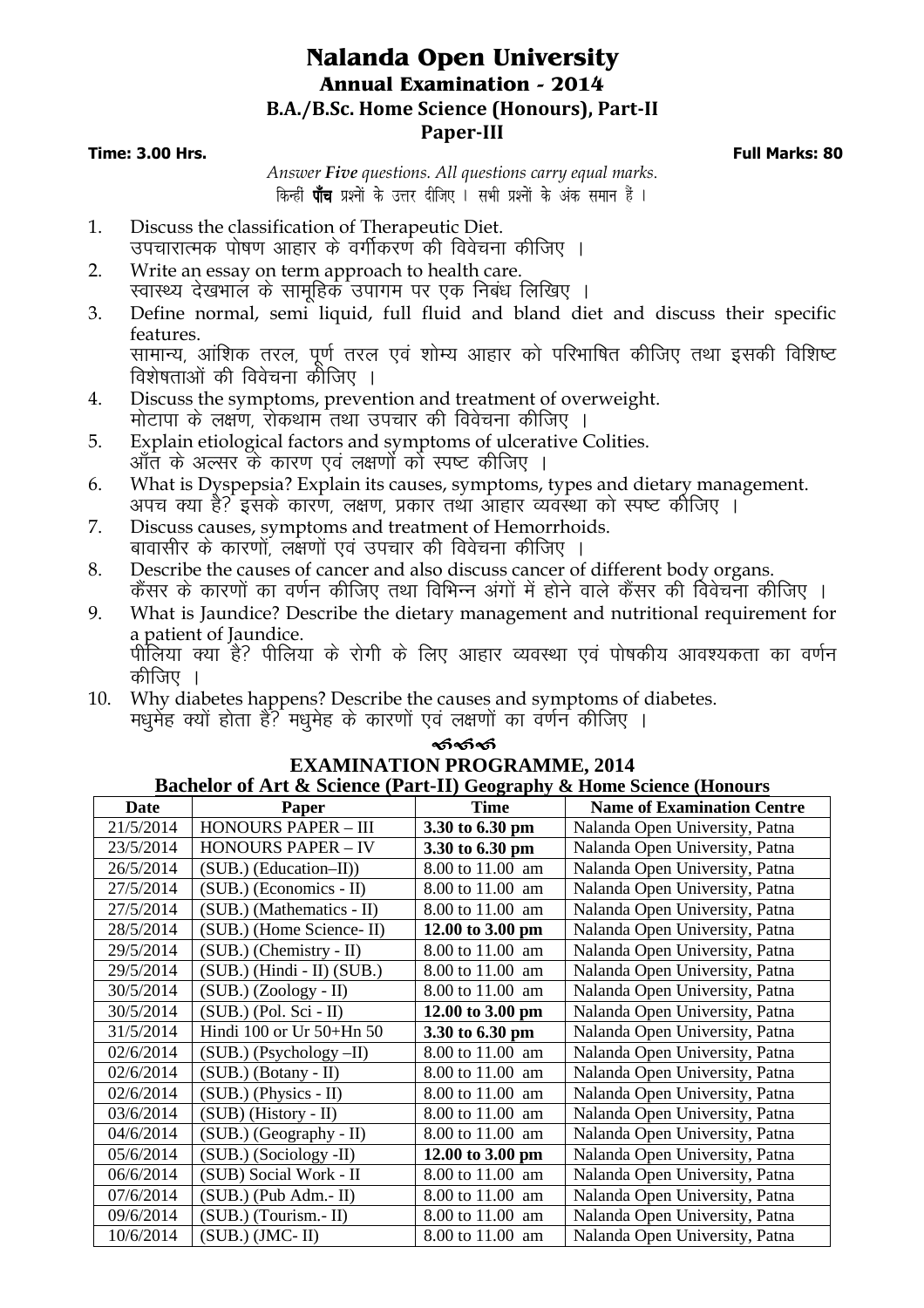## **Nalanda Open University Annual Examination - 2014 B.A./B.Sc. Home Science (Honours), Part-II Paper-IV**

#### **Time: 3.00 Hrs. Full Marks: 80**

*Answer Five questions. All questions carry equal marks*. किन्हीं **पाँच** प्रश्नों के उत्तर दीजिए । सभी प्रश्नों के अंक समान हैं ।

- 1. What do you understand by Home Management? Discuss its motivating factors. गह व्यवस्था से आप क्या समझते हैं? इसके उत्प्रेरक तत्वों की विवेचना कीजिए ।
- 2. What are the human resources? Discuss the characteristics of family resources. परिवार के मानवीय साधन कौन—कौन से हैं? पारिवारिक साधनों की विशेषताओं की विवेचना कीजिए ।
- 3. What do you understand by work simplification? Discuss its principles. कार्य सरलीकरण से आप क्या समझते हैं? इंसके सिद्धान्तों की विवेचना कीजिए ।
- 4. What do you mean by planning of room? Discuss factors to be considered while planning of rooms. कमरों के आयोजन से आपका क्या तत्पर्य है? कमरों के आयोजन करते समय ध्यान देने योग्य कारकों की विवेचना कीजिए ।
- 5. Describe the importance of evaluation in planning and its execution. आयोजन तथा उसके कार्यान्वयन में मूल्यांकन के महत्व का वर्णन कीजिए ।
- 6. What is the meaning of family resources? Classify them. पारिवारिक साधनों का क्या अर्थ है? उनका वर्गीकरण कीजिए ।
- 7. What is fatique? Analyse the methods for its removal. थकान क्या है? इसे दूर करने के उपायों का विश्लेषण कीजिए ।
- 8. What do you understand by "Family Income & Expenditure"? Describe its different sources.

पारिवारिक आय–व्यय से आप क्या समझते हैं? इसके विभिन्न स्रोतों का वर्णन कीजिए ।

- 9. Describe the characteristics of various types of Kitchen. विभिन्न प्रकार के रसोई घर की विशेषताओं का वर्णन कीजिए ।
- 10. Write short notes on any **Two** of the following :- निम्नांकित में से किन्हीं **दो**ँपर संक्षिप्त टिप्पणियाँ लिखिए:—
	- (a) Aims of Decoration (सजावट का उद्देश्य)
	- (b) Non Human Resources (गैर मानवीय साधन)
	- (c) Time Distribution and Equilibrium (समय का विभाजन एवं संतुलन)

## ෯෯෯

*Programme of B.A/B.Sc. Part-II Home Science (Hons.), Practical Counselling Class and Examination, 2014* **(A) Practical Counselling Class**

|                                     |                               |       |       | $(A)$ Tractical Counselling Class |                         |  |
|-------------------------------------|-------------------------------|-------|-------|-----------------------------------|-------------------------|--|
| Date                                |                               | Paper | Group | <b>Time</b>                       | <b>Venue</b>            |  |
|                                     |                               | Ш     |       | 10.00 AM to 12.00 Noon            |                         |  |
| 10.06.2014                          |                               | IV    | B     | 12.00 Noon to 2.00 PM             | 12th Floor,             |  |
| 11.06.2014                          |                               | IV    | A     | 10.00 AM to 12.00 Noon            | <b>Biscomaun Tower</b>  |  |
|                                     |                               | Ш     | B     | 12.00 Noon to 2.00 PM             |                         |  |
| <b>Practical Examination</b><br>(B) |                               |       |       |                                   |                         |  |
| <b>Date</b>                         | Paper                         |       | Group | <b>Time</b>                       | <b>Venue</b>            |  |
|                                     | Ш                             |       | A     | 7.00 AM to 10.00 PM               |                         |  |
| 12.06.2014                          | IV                            |       | A     | 10.00 AM to 1.00 PM               | Library, 3rd Floor      |  |
|                                     | Ш                             |       | B     | 1.00 PM to 4.00 PM                | <b>Biscouman Bhawan</b> |  |
|                                     | IV                            |       | B     | 4.00 PM to 7.00 PM                |                         |  |
| Group Wise Roll No.                 |                               |       |       |                                   |                         |  |
| Roll No.<br>Group                   |                               |       |       |                                   |                         |  |
|                                     |                               |       | A     | 120390001 to 120390053            |                         |  |
|                                     | 120390054 to 120390091 &<br>B |       |       |                                   |                         |  |
|                                     |                               |       |       | All Old Students                  |                         |  |
|                                     |                               |       |       | 11.<br>$\cap$ 1                   |                         |  |

*Following items to be brought on Counselling Class :* (1) SLM (2) Pencil Box — Scale, Pencil, Rubber, Cutter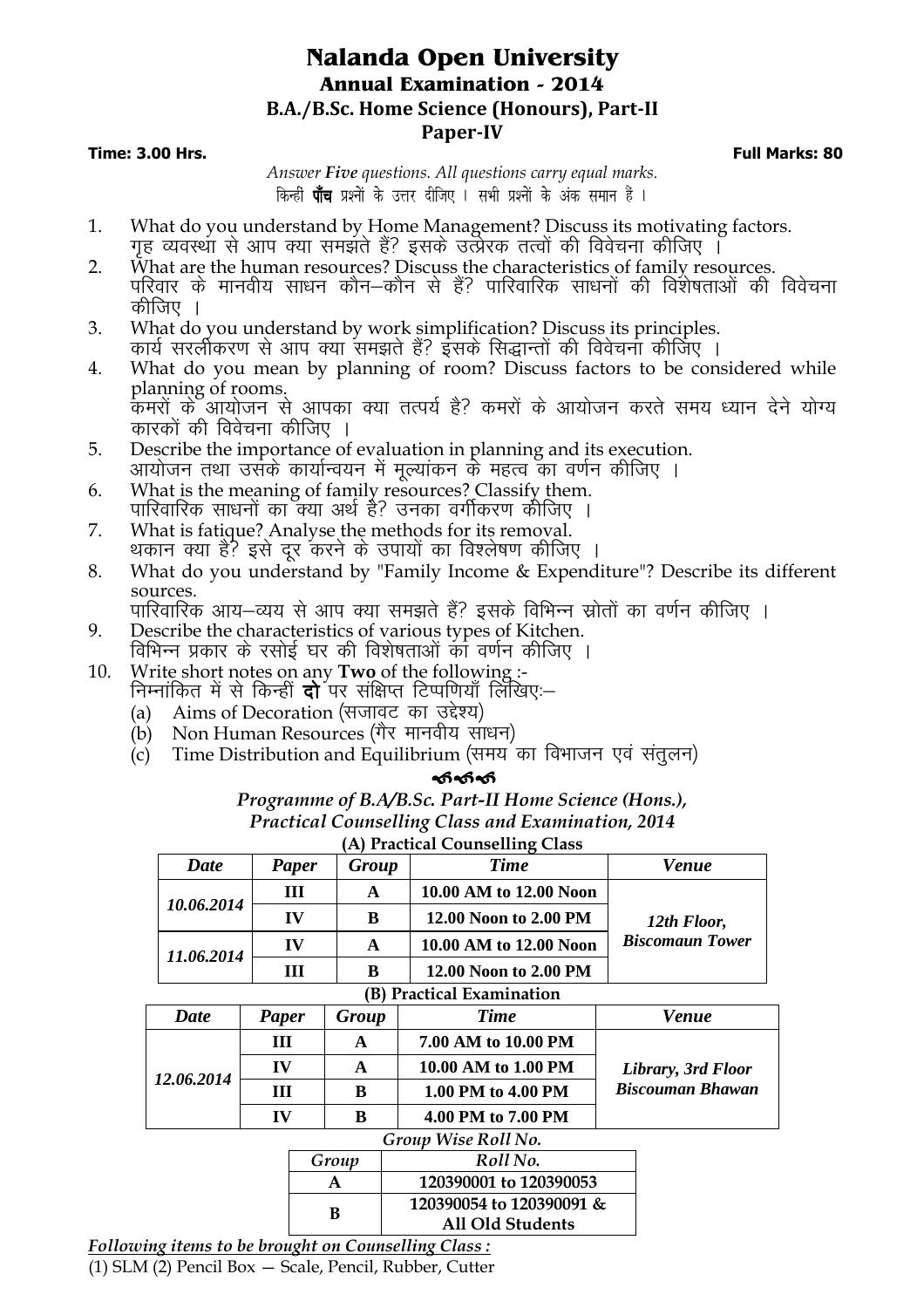## **Nalanda Open University Annual Examination - 2014 B.A./B.Sc. Home Science (Subsidiary), Part-II Paper-II (Human Development)**

## **Time: 3.00 Hrs. Full Marks: 80**

*Answer Five questions. All questions carry equal marks*. किन्हीं **पाँच** प्रश्नों के उत्तर दीजिए । सभी प्रश्नों के अंक समान हैं ।

- 1. Why and what special care should be provided expectant mother? आशन्वित माता को क्यों एवं क्या विशेष देखभाल दिया जाना चाहिए?
- 2. What do you understand by supplementary feeding to child? Discuss importance of supplementary feeding. <u>शिशओं के लिए</u> परक आहार से आप क्या समझते हैं? परक आहार के महत्त्व की विवेचना कीजिए $\parallel$
- 3. Describe the importance of physical development of infant. नवजात शिश के शारीरिक विकास का वर्णन कीजिए ।
- 4. What is immunization? discuss various vaccines of immunization. रोग प्रतिरक्षण क्या है? रोग प्रतिरक्षण के विभिन्न टीकों की विवेचना कीजिए ।
- 5. Discuss the importance of play in child development. बाल विकास में खेल के महत्व की विवेचना कीजिए  $\overline{\phantom{a}}$
- 6. Write an essay on minor ailments of newborn child. नवजात शिशूकाल की साधारण बीमारियों पर एक निबन्ध लिखिए ।
- 7. "Milk is perfect diet". Discuss. 'दूध पूर्ण आहार है ।' विवेचन कीजिए ।
- 8. What is Social Development? Describe the characteristics of Social Development. .<br>सामाजिक विकास क्या है? सामाजिक विकास की विशेषताओं का वर्णन कीजिए ।
- 9. What do you mean by exceptional children? Describe the need of exceptional children. असाधारण बालकों से आपका क्या तात्पर्य है? असाधारण बालकों की आवश्यकताओं का विवेचन कीजिए ।
- 10. Write short notes on any **Two** of the following :- निम्नांकित में से किन्हीं **दो** पर संक्षिप्त टिप्पणियाँ लिखिए:—
	- (a) Emotion and Maturity (सेवेक एवं परिपक्वता)
	- $(b)$  Polio Vaccine (पोलियो का टीका)
	- $(c)$  Rights of Children (बच्चों के अधिकार)

## <u>ക്കക്</u>ക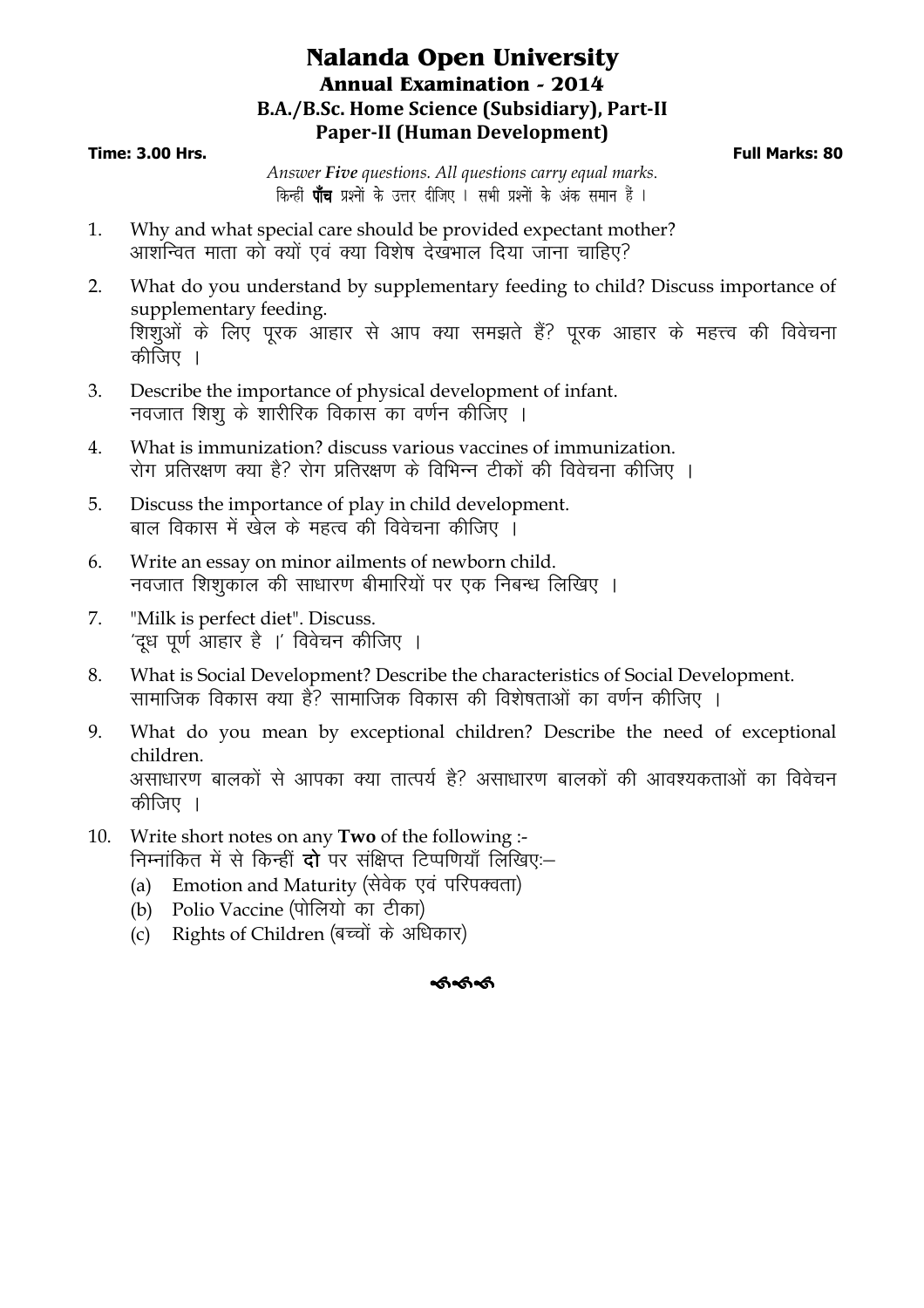## **Nalanda Open University Annual Examination - 2014 B.A./B.Sc. Home Science (Honours), Part-III Paper-V (Textile and Clothing)**

## **Time: 3.00 Hrs. Full Marks: 80**

किन्हीं पाँच प्रश्नों के उत्तर दीजिए । सभी प्रश्नों के अंक समान हैं ।

- 1. What is Polyamide? Why is it called 66-Polymer? Describe its physical properties. पोलीमाइड क्या है? इसे 66 पोलिमर क्यों कहा जाता है? इसकी भौतिक विशेषताओं का वर्णन कीजिए ।
- 2. Discuss the process of the making of yarn. धागा के निर्माण की प्रक्रिया का विवेचन कौजिए ।
- 3. What do you understand by yarn numbering system? Describe its working? धागा क्रमांक प्रणाली से आप क्या समझते हैं? इसकी कार्य प्रणाली की व्याख्या कीजिए ।
- 4. Write an essay on the process and importance of special purpose finishing of Textiles. विशेष उद्देश्य के लिए वस्त्रों की परिष्कृति की प्रक्रिया एवं महत्व पर एक निबंध लिखिए ।
- 5. Discuss the history, composition, types and use of Silk. सिल्क के इतिहास, संगठन, प्रकार तथा उपयोग की विवेचना कीजिए ।
- 6. Describe in brief methods of spinning. कताई की विधि का संक्षिप्त वर्णन कीजिए ।
- 7. Discuss the physical and chemical properties of wool. ऊन की भौतिक एवं रसायनिक विशेषताओं का विवेचना कीजिए ।
- 8. Describe in brief different parts of sewing machines. सिलाई मशीन के विभिन्न भागों का संक्षिप्त वर्णन कीजिए ।
- 9. Explain drafting and making paper pattern? Describe advantages of paper pattern. ज़ाफिटंग एवं पेपर पेटर्न बनाने को स्पष्ट कीजिए । पेपर पैटर्न के लाभों का वर्णन कीजिए ।
- 10. Write notes on *any Two* of the following :- निम्नलिखित में से *किन्हीं* दो पर टिप्पणी लिखिए:--
	- (i) Polyster  $-$  पॉलिस्टर<br>(ii) Deving & Printing  $-$  रंगाई और छपाई (ii) Deying & Printing  $\begin{array}{rcl} - & \text{cm} \xi \text{ and} \\ - & \text{cm} \xi \text{ and} \end{array}$ (iii) Textured

## ക്ക്ക് **Examination Programme-2014 B.A/B.Sc (Part–III) Geography and Home Science Honours**

| Date | 3.30 to 6.30 P.M.                       | <b>Examination Centre</b>      |
|------|-----------------------------------------|--------------------------------|
|      | $20/5/2014$   Honours Paper-V           | Nalanda Open University, Patna |
|      | $22/5/2014$   Honours Paper-VI          | Nalanda Open University, Patna |
|      | $24/5/2014$   Honours Paper-VII         | Nalanda Open University, Patna |
|      | $26/5/2014$   Honours Paper-VIII        | Nalanda Open University, Patna |
|      | 28/5/2014   Paper –XV (General Studies) | Nalanda Open University, Patna |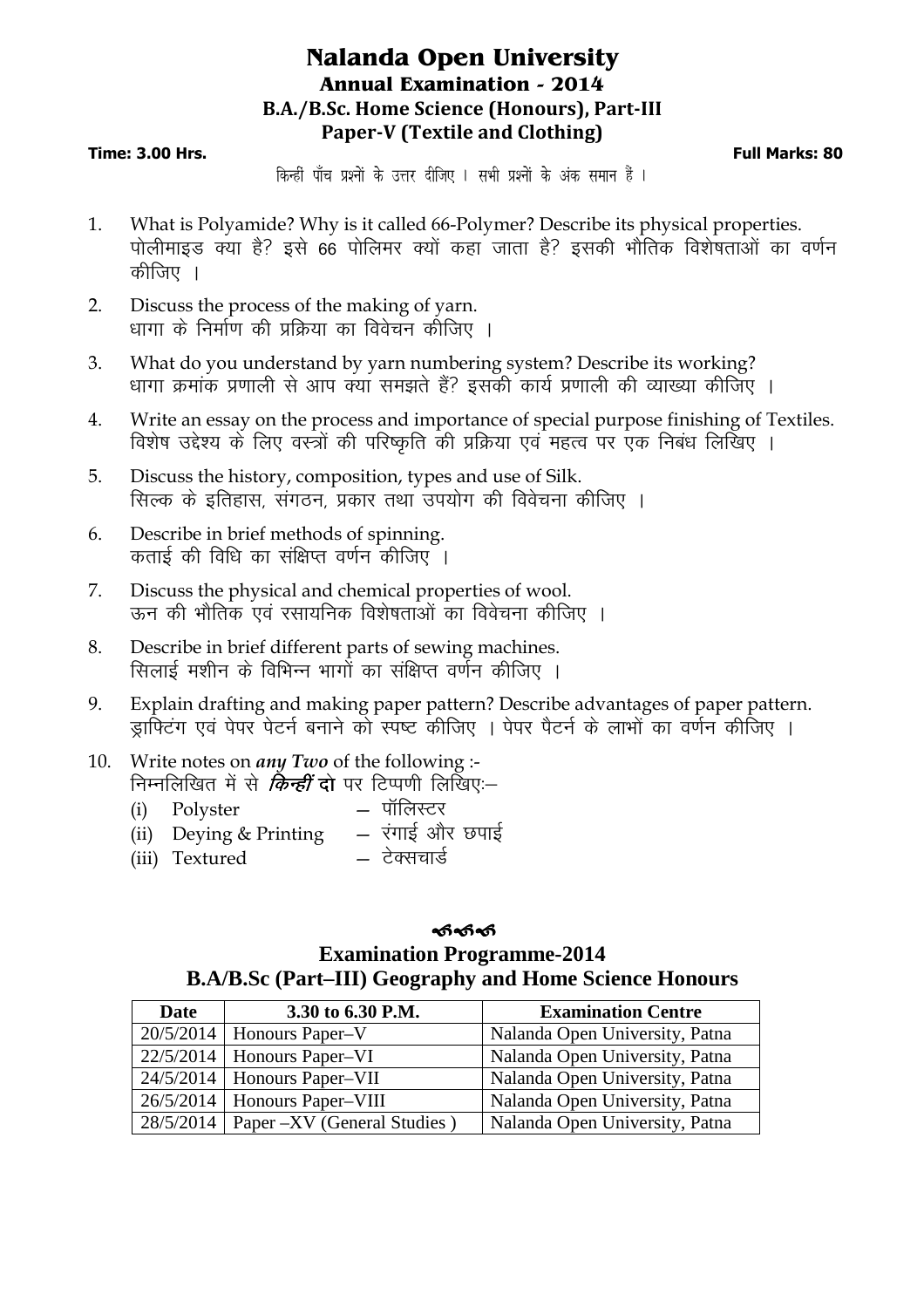## **Nalanda Open University Annual Examination - 2014 B.A./B.Sc. Home Science (Honours), Part-III Paper-VI (Child Psychology)**

## **Time: 3.00 Hrs. Full Marks: 80**

किन्हीं पाँच प्रश्नों के उत्तर दीजिए । सभी प्रश्नों के अंक समान हैं ।

- 1. Define Child Psychology. Throw light upon its scope. बाल मनोविज्ञान को परिभाषित कीजिए । इसके कार्य विस्तार पर प्रकाश डालिए ।
- 2. Describe any two methods of child psychology. बाल—मनोविज्ञा की किन्हीं दो विधियों की व्याख्या कीजिए ।
- 3. Discuss the merits and demerits of experimental methods. ,<br>प्रयोगात्मक विधि के गण एवं दोषों की विवेचना कीजिए ।
- 4. Define learning and discuss the methods of learning. अधिगम को परिभाषित कीजिए तथा अधिगम की विधियों को विवेचना कीजिए ।
- 5. Discuss the Operant conditioning theory of learning. साधनात्मक अनुबन्धन या अनुकुलन सिद्धांत की विवेचना कीजिए ।
- 6. Explain the concept of 'Social learning'.  $^{\prime}$ सामाजिक सीखना $^{\prime}$  अवधारणा की व्याख्या कीजिए ।
- 7. What is socialization. Discuss aims of Socialization. समाजीकरण क्या है? समाजीकरण के लक्षणों की विवेचना कीजिए ।
- 8. State briefly the importance of Play in a child life. बच्चों की जीवन में खेल का क्या महत्व है? संक्षिप्त विवरण दीजिए ।
- 9. Describe the characteristics of children's toys. बच्चों के खिलौनों की विशेषताओं का वर्णन कीजिए ।
- 10. Write notes on *any Two* of the following :- निम्नलिखित में से *किन्हीं दो पर टिप्पणी लिखिए*:–
	- (i) Chain Learning  $-$  श्रृंखला अधिगम
	- (ii) Trial Error Theory  $-$  प्रयत्न त्रूटि सिद्धांत
	- (iii) Problem of Learning अधिगम की समस्याएँ

## ക്ക്ക് **Examination Programme-2014 B.A/B.Sc (Part–III) Geography and Home Science Honours**

| <b>Date</b> | 3.30 to 6.30 P.M.                       | <b>Examination Centre</b>      |
|-------------|-----------------------------------------|--------------------------------|
|             | $20/5/2014$   Honours Paper-V           | Nalanda Open University, Patna |
|             | $22/5/2014$   Honours Paper-VI          | Nalanda Open University, Patna |
|             | $24/5/2014$   Honours Paper-VII         | Nalanda Open University, Patna |
|             | $26/5/2014$   Honours Paper-VIII        | Nalanda Open University, Patna |
|             | 28/5/2014   Paper -XV (General Studies) | Nalanda Open University, Patna |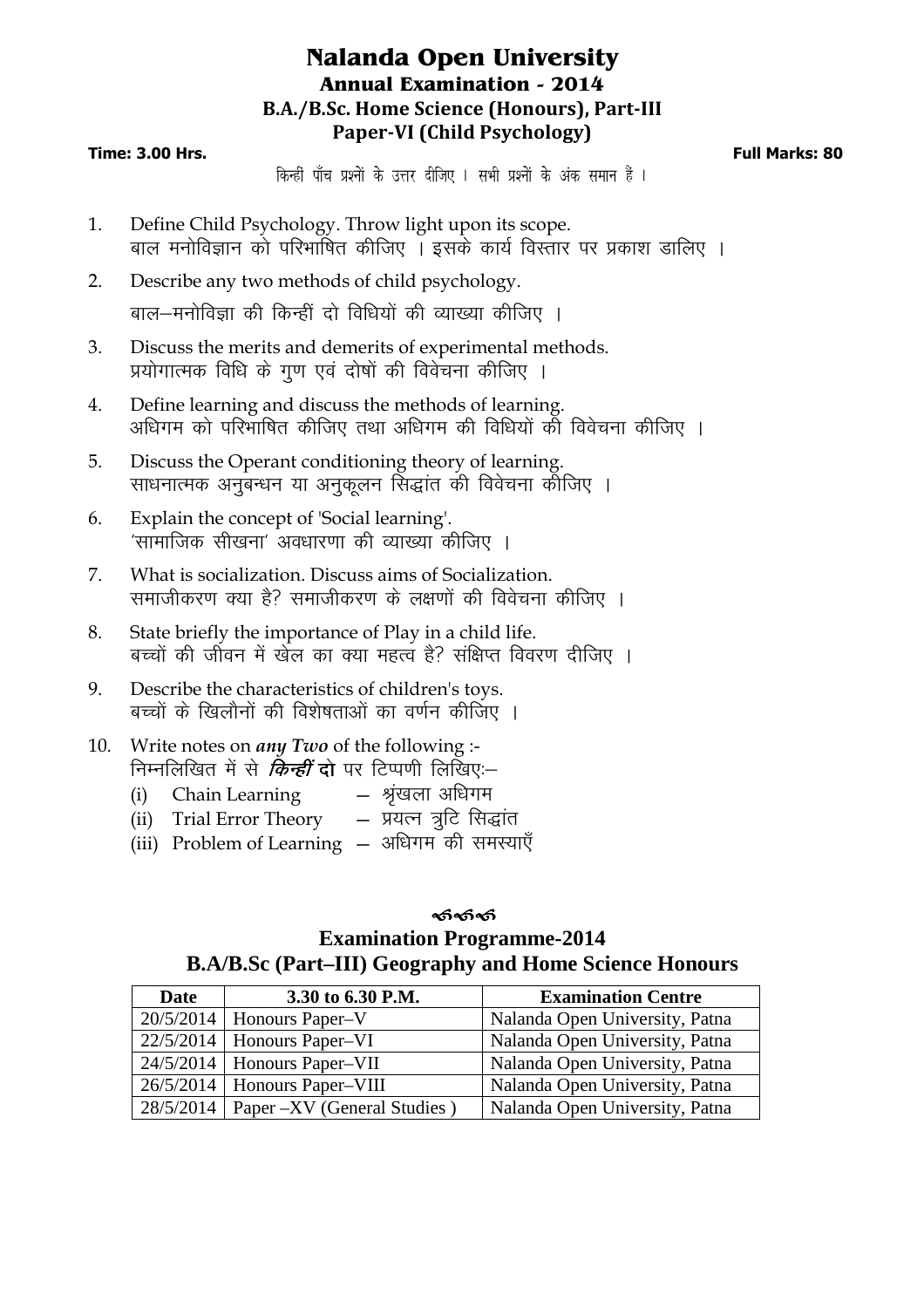## **Nalanda Open University Annual Examination - 2014 B.A./B.Sc. Home Science (Honours), Part-III Paper-VII (Extension Education)**

## **Time: 3.00 Hrs. Full Marks: 80**

किन्हीं पाँच प्रश्नों के उत्तर दीजिए । सभी प्रश्नों के अंक समान हैं ।

- 1. Write an essay on scope of extension education. प्रसार शिक्षा के क्षेत्र पर एक निबन्ध लिखिए ।
- 2. Explain the basic principles of extension education. प्रसार शिक्षा के मूलभूत सिद्धांतों को स्पष्ट कीजिए ।
- 3. Describe role, function and merits of leader of a group. .एक समह के नेता की भमिका, कार्यों एवं गणों का वर्णन कीजिए ।
- 4. Define evaluation and discuss its principles. मूल्यांकन को परिभाषित कीजिये तथा इसके सिद्धांतों की विवेचना कीजिए ।
- 5. Discuss the process of selection of extension teaching methods. प्रसार शिक्षण विधियों के चयन की प्रक्रिया का विवेचना कीजिए ।
- 6. What do you understand by Audio-visual aids. Describe its advantages. 'दृश्य-श्रव्य साधन से आप क्या समझते हैं? इसके लाभों का वर्णन कीजिए ।
- 7. Describe the characteristics of Indian Rural Life. भारतीय ग्रामीण जीवन की विशेषताओं का वर्णन कीजिए ।
- 8. Describe the advantages and importance of evaluation. मुल्यांकन के लाभ एवं महत्व का वर्णन कीजिए ।
- 9. Explain the meaning of Programme Planning. Describe the characteristics of extension programme planning. dk;ZØe fu;kstu dk vFkZ Li"V dhft, A çlkj dk;ZØe fu;kstu dh fo'ks"krkvksa dk o.kZu कीजिए ।
- 10. Write notes on *any Two* of the following :-

निम्नलिखित में से *किन्हीं दो पर टिप्पणी लिखिए*:–

- (i) Jajmani System जजमानी पद्धति<br>(ii) Method of Approach सम्पर्क विधियाँ
- (ii) Method of Approach
- (iii) Needs of Rural Sociology  $-$  ग्रामीण समाजशास्त्र की आवश्यकता

## ക്ക്ക്

## *Programme of B.A/B.Sc. Part-III Home Science (Hons.),*

#### *Practical Counselling Class and Examination, 2014*

| (A) Practical Counselling Class |
|---------------------------------|
|---------------------------------|

| Date       | Paper | Group | <b>Time</b>         | Venue                  |
|------------|-------|-------|---------------------|------------------------|
| 29.05.2014 |       | A & B | 11.00 AM to 2.00 PM | 12th Floor,            |
| (Thursday) |       | ⌒     | 2.00 PM to 4.00 PM  | <b>Biscomaun Tower</b> |

|                        |       |             | (B) Practical Examination            |                                               |
|------------------------|-------|-------------|--------------------------------------|-----------------------------------------------|
| <b>Date</b>            | Paper | Group       | <b>Time</b>                          | <b>Venue</b>                                  |
| 01.06.2014<br>(Sunday) | v     | A           | 8.00 AM to 11.00 AM                  | Library, 3rd Floor<br><b>Biscouman Bhawan</b> |
|                        |       | B           | 11.00 AM to 2.00 PM                  |                                               |
|                        |       | $\mathbf C$ | 2.00 PM to 5.00 PM                   |                                               |
|                        |       |             | $C$ ugua $M_{QQ}$ $D_{Q}$ $11 N_{Q}$ |                                               |

#### *Group Wise Roll No.*

| Group | Roll No.                                     |
|-------|----------------------------------------------|
|       | 110390001 to 110390087                       |
|       | 110390090 to 110390169                       |
|       | 110390171 to 110390257 &                     |
|       | Old Students and All B.Sc. Home Sc. Students |

*Following items to be brought on 29.05.2014 Class :*

(1) New Paper (2) Pencil Box – Pencil, Rubber, Cutter, Scale (3) Measuring Tape (4) Scissor (5) Needle and Thread (6) 1 mt. Poplin Cloth of any Colour